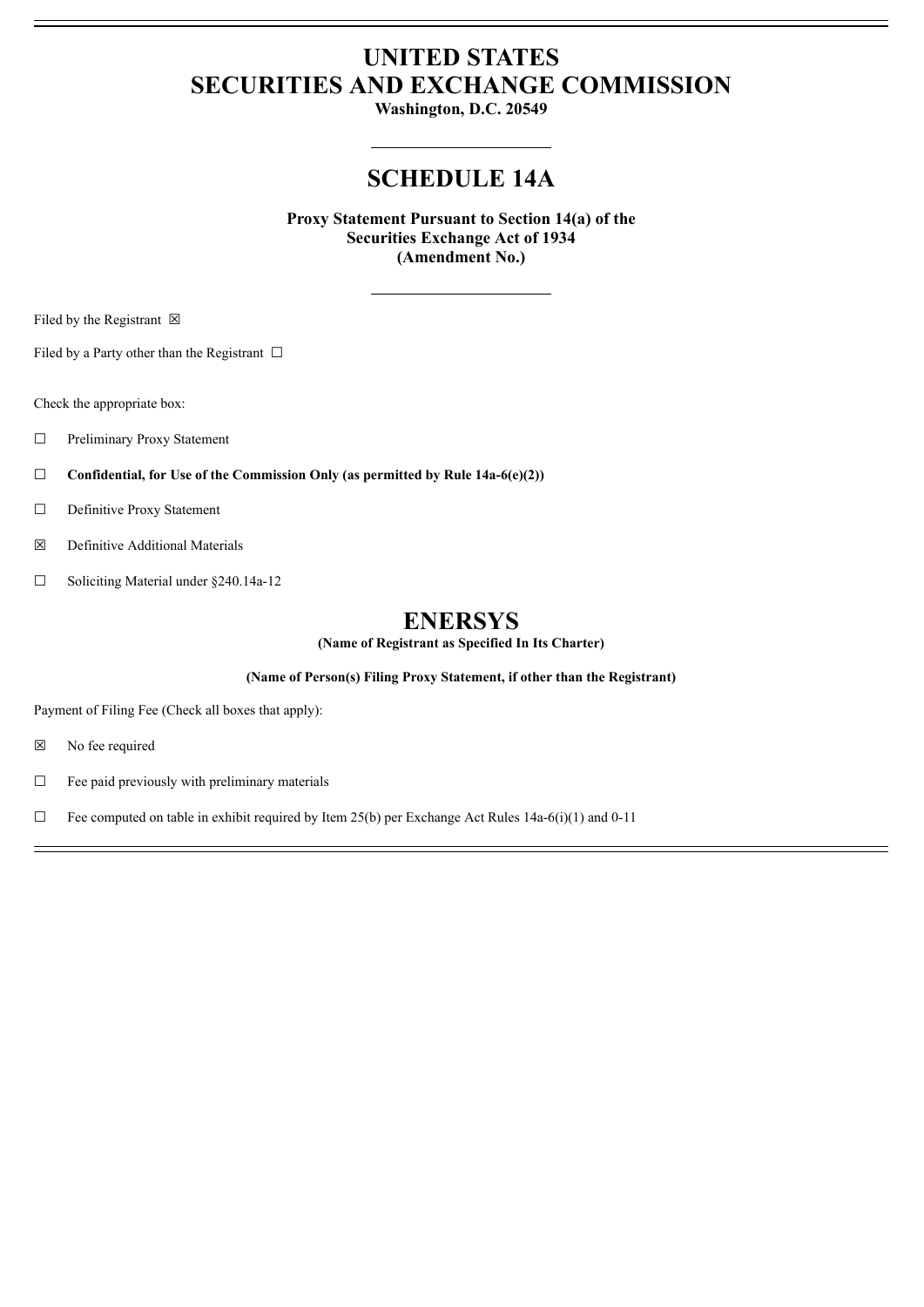

P.O. BOX 8016, CARY, NC 27512-9903

### **EnerSys Important Notice Regarding the Availability of Proxy Materials**

**Stockholders Meeting to be held on August 4, 2022**

**For Stockholders as of record on June 9, 2022**

**This communication presents only an overview of the more complete proxy materials** that are available to you on the Internet. This is not a ballot. You cannot use this<br>notice to vote your shares. We encourage you to access and review all of the important **information contained in the proxy materials before voting.**

**To view the proxy materials, and to obtain directions to attend the meeting, go to: www.proxydocs.com/ENS**

To vote your proxy while visiting this site, you will need the 12 digit control number in<br>the box below.

Under United States Securities and Exchange Commission rules, proxy materials do not have to be delivered in paper. Proxy materials can be distributed by making them available on the internet.



**Date:** Thursday, August 4, 2022<br>**Time:** 10:00 AM, Eastern Time<br>**Place:** Annual Meeting to be held live via the Internet - please visit

www.proxydocs.com/ENS for more details.

**You must register to attend the meeting online and/or participate at www.proxydocs.com/ENS**

**SEE REVERSE FOR FULL AGENDA**